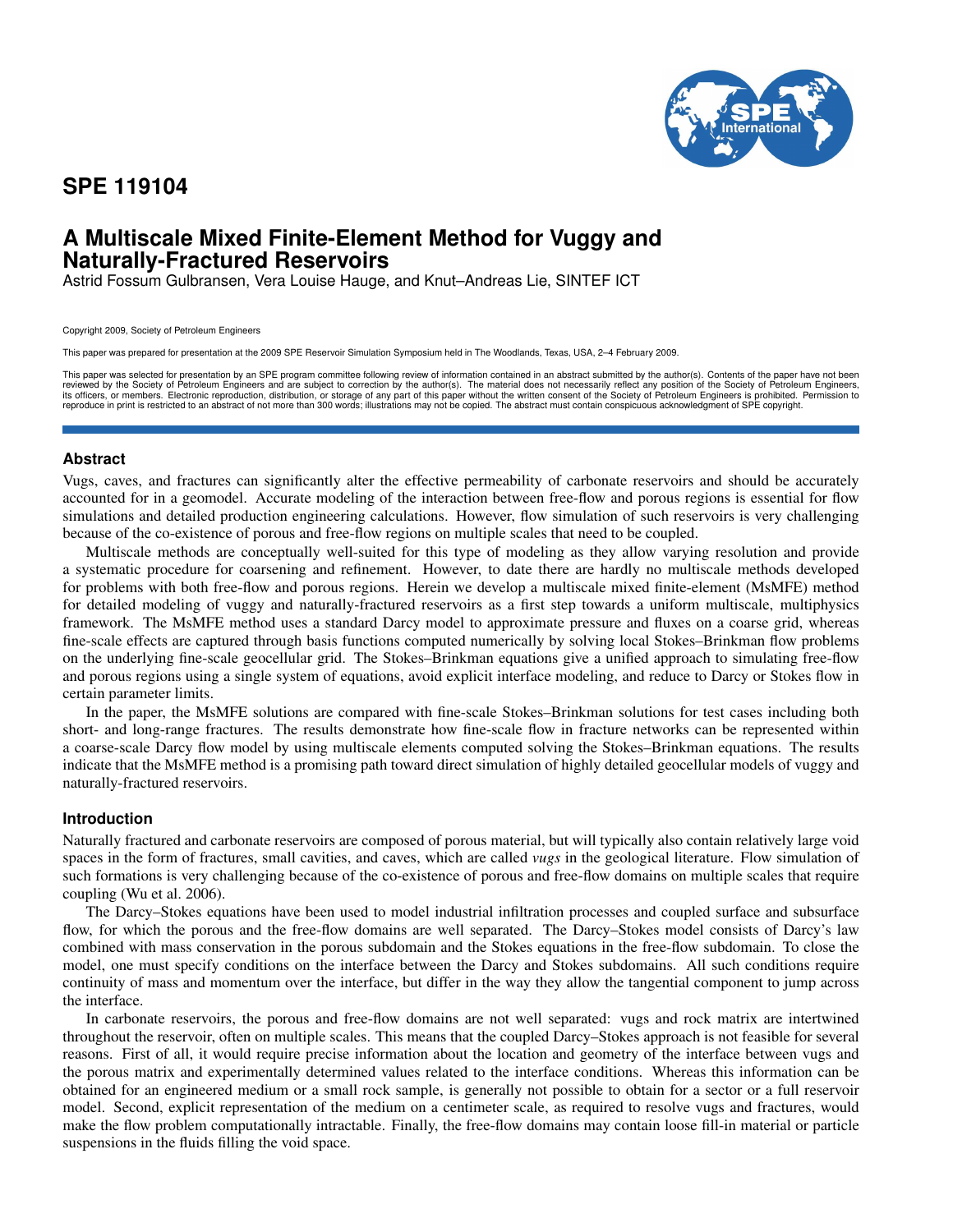Hence, when the extent of the hydrocarbon reservoir rock is large, it is not reasonable to apply the Darcy–Stokes equations for the whole domain. Instead, Arbogast and Lehr (2006) predicted, using tools from homogenization theory, that the appropriate macroscopic model would be of Darcy type, with effective macroscale permeability derived through upscaling by solving the Darcy–Stokes equations on the microscale within an upscaling block. To treat the block problems, Arbogast and Brunson (2007) designed a mixed finite-element formulation with a single set of basis functions that apply for the entire Darcy–Stokes system. (See also Karper et al. (2009) for an alternative unified discretization). Arbogast and Gomez (2009) recently extended this approach to three spatial dimensions and developed new and efficient multigrid solvers to solve the resulting highly ill-conditioned saddle-point linear system.

Another upscaling approach was recently presented by Popov et al. (2007, 2009), in which the Stokes–Brinkman equations, rather than the Darcy–Stokes equations, are used on the fine scale to compute upscaled effective permeabilities. The Stokes– Brinkman equations can be reduced to either the Stokes or the Darcy equations in appropriate parameter limits and give a somewhat coarser model that does not require a precise description of the interface between free-flow and porous domains. This is advantageous for applications to real media for which the location of the vug boundaries is uncertain and for which *resolving* the Stokes part of the flow is computationally intractable. Moreover, the Stokes–Brinkman model opens up for a seamless transition between Darcy and Stokes, which may be appropriate in damaged zones, etc. Also, from a numerical point-of-view it is attractive to use a single model in which the two domains are represented implicitly through the parameters instead of a two-domain approach involving explicit modeling of the interface between the vuggy and porous domains.

Common for both the upscaling approaches discussed above is that they use a computation on a fine scale to predict effective properties on a coarser scale. Multiscale simulation (Hou and Wu 1997; Arbogast and Bryant 2002; Chen and Hou 2003; Jenny et al. 2003) is an alternative approach that is conceptually well-suited for this type of modeling, as it enables varying resolution and provides a systematic procedure for coarsening and refinement. For Darcy flow, multiscale methods have proved to be more robust than standard upscaling methods (Kippe et al. 2008) and have the advantage that they offer subscale resolution and thus can be used as highly efficient approximate solvers for direct solution of the full fine-scale problem. Multiscale methods have proved capable of handling industry-standard complexity both with respect to grid representation (Aarnes et al. 2008) and flow physics (Lee et al. 2008; Zhou and Tchelepi 2008; Hajibeygi et al. 2008; Krogstad et al. 2009). Natvig et al. (2009) recently demonstrated how multiscale methods can be used to simulate geological models with fracture corridors modeled as volumetric objects with high permeability. To date, however, multiscale methods have not been applied to simulate flow in naturally-fractured and vuggy media using a multiphysics approach with different flow models on the fine and the coarse scale.

This paper presents a multiscale mixed finite-element (MsMFE) method (Chen and Hou 2003; Arbogast and Bryant 2002; Aarnes 2004) for detailed multiphysics simulation of single-phase flow in naturally-fractured and vuggy reservoirs. The MsMFE method uses a standard Darcy model to approximate pressure and velocity on a coarse grid. Fine-scale effects are captured through basis functions that are determined by solving local Stokes–Brinkman flow problems numerically on the underlying finescale geocellular grid. The local flow problems are set up in a way that forces a unit flow across the interface between two coarse blocks, meaning that the corresponding basis functions reduce to the lowest-order Raviart–Thomas (RT0) basis functions for the special case of Darcy flow in a homogeneous medium. In the general case, the basis functions account for local variations of flow velocity caused by subgrid heterogeneities in the porous domains, increased flow velocities resulting from free-flow domains present on the subgrid scale, and geometrical effects in the case of non-square blocks.

The outline of the paper is as follows: We start by introducing the Darcy–Stokes and Stokes–Brinkman models in more detail and discuss how to discretize the latter. We then introduce the MsMFE method and assess its utility through a few illustrative numerical experiments, before we round up the paper with some concluding remarks.

#### **Mathematical Models**

Incompressible flow in a porous rock matrix typically obeys Darcy's law and is described by a first-order elliptic system in which Darcy's law is combined with a mass-conservation equation to relate the pressure  $p<sub>D</sub>$  and the total (interstitial) velocity  $\vec{u}<sub>D</sub>$ ,

$$
\mu \mathbf{K}^{-1} \vec{u}_D + \nabla p_D = 0, \qquad \nabla \cdot \vec{u}_D = f. \tag{1}
$$

Here,  $\mu$  is the fluid viscosity, K is the permeability of the porous medium, f denotes fluid sources, and we have neglected any body forces. Eq. 1 may alternatively be manipulated to give a second-order elliptic equation. Incompressible flow in open domains, on the other hand, obeys the Stokes equations,

$$
-\mu \nabla \cdot (\nabla \vec{u}_S + \nabla \vec{u}_S^{\mathsf{T}}) + \nabla p_S = 0, \qquad \nabla \cdot \vec{u}_S = f. \tag{2}
$$

The Stokes–Brinkman equations combine Eqs. 1 and 2 into a single equation,

$$
\mu \mathbf{K}^{-1} \vec{u} + \nabla p - \tilde{\mu} \Delta \vec{u} = 0, \qquad \nabla \cdot \vec{u} = f,\tag{3}
$$

where p is the pressure,  $\vec{u}$  is the velocity field, K is a permeability tensor that is equal to the Darcy permeability in the porous subdomain,  $\mu$  is the viscosity of the fluid, and  $\tilde{\mu}$  is an effective viscosity. This model gives a unified approach to model flow in both the free-flow and the porous subdomains using a single system of equations. In the free-flow (or fluid) domain, we may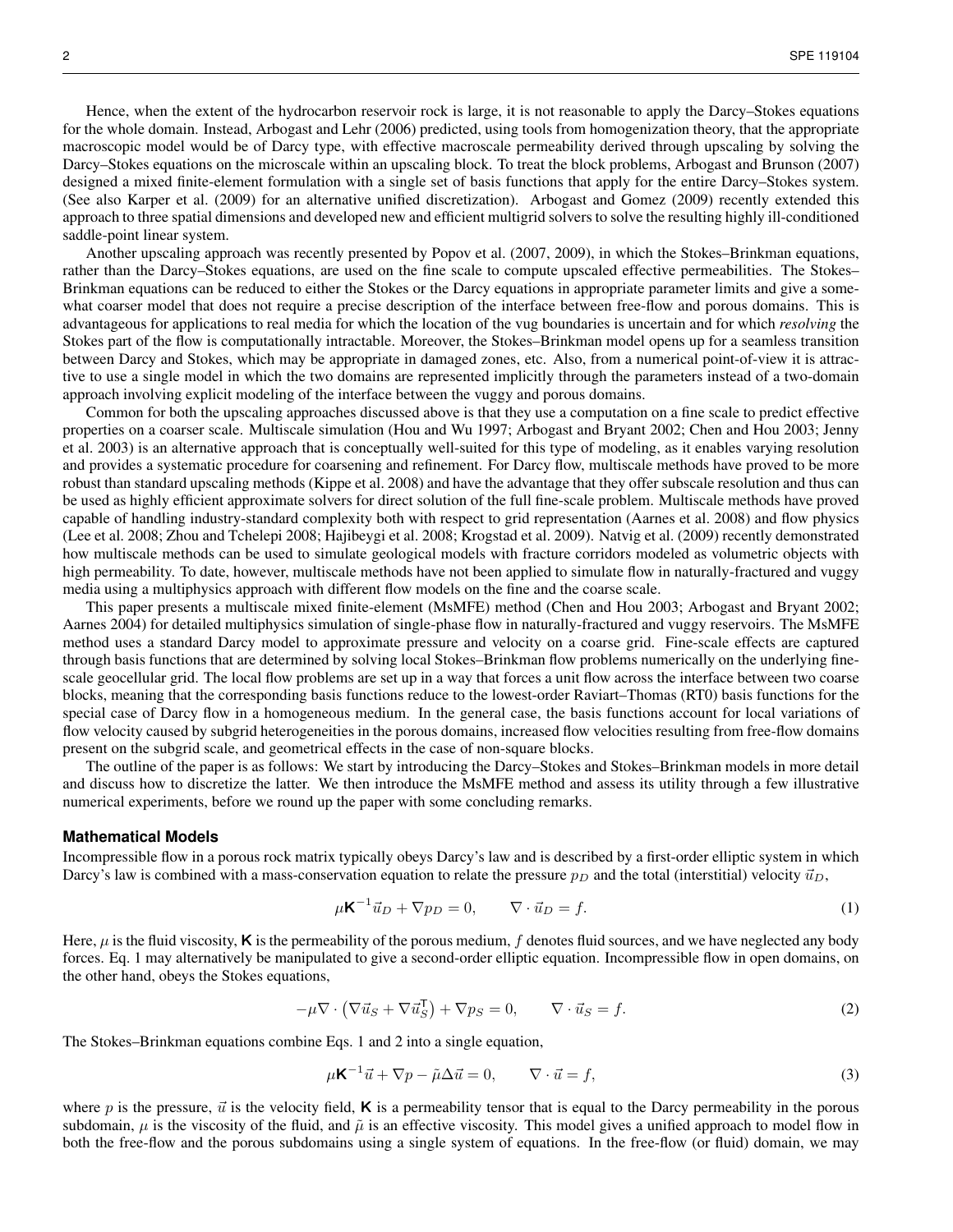let K tend to infinity and set the effective viscosity equal to the fluid viscosity,  $\tilde{\mu} = \mu$  to observe that Eq. 3 simplifies to the Stokes equations, Eq. 2. If  $\tilde{\mu}$  is set to zero in the porous domains, Eq. 3 simplifies to the coupled Darcy–Stokes equations, which reintroduces the requirement for interface conditions, etc. We therefore set  $\tilde{\mu}$  equal to the physical fluid viscosity  $\mu$ . Still assuming that the body forces are zero, we may rewrite Eq. 3 as

$$
\nabla p = -\mu \mathbf{K}^{-1} \vec{u} + \tilde{\mu} \Delta \vec{u}.\tag{4}
$$

A comparison of the magnitude of the two velocity terms on the right-hand side shows that the first term dominates the second by several orders of magnitude for typical reservoirs. In other words, Eq. 4 can be seen as Darcy's equation with a small viscosity perturbation. Other choices of  $\tilde{\mu}$  are also possible and may provide more accurate modeling; see Popov et al. (2009) for a more thorough discussion.

In the following we will study Eqs. 1 and 3 as our flow models on the coarse and fine scale, respectively. For both models, we will assume no-flow or pressure boundary conditions and neglect body forces and wells, so that all flows will be driven by boundary conditions only.

#### **The Multiscale Mixed Finite Element Method**

In this section we start by describing the mixed formulation underlying both the MsMFE method and the discretization of the Stokes–Brinkman equations on the fine scale. Then we introduce the MsMFE formulation and describe in some detail the structure of the associated coarse-scale linear systems.

Fine-Scale Discretization and (Hybrid) Linear System. To solve the Stokes–Brinkman equations (Eq. 3) on the fine scale and the Darcy equations (Eq. 1) on the coarse scale (and on the fine scale for comparison), we will use a mixed finite-element formulation. To this end, we start by assuming that the permeability  $\kappa$  is given as a piecewise constant tensor defined over a regular Cartesian grid in 2D; that is, K is a constant  $2 \times 2$  matrix in each cell  $E_k$ . Then, for both equations we seek a pair of functions  $(\vec u, p)$  from suitable discrete approximation spaces defined over  $\Omega=\bigcup_{k=1}^N E_k$  such that the function pair  $(\vec u, p)$  satisfies the variational formulation

$$
b(\vec{u}, \vec{v}) - c(p, \vec{v}) = 0,
$$
  
\n
$$
c(\pi, \vec{u}) = (f, \pi)
$$
\n(5)

for all test functions  $(\vec{v}, \pi)$  from the same discrete approximation spaces. Here, the bilinear forms are defined as (subscript D for Darcy and SB for Stokes–Brinkman),

$$
b_D(\vec{u}, \vec{v}) = \int_{\Omega} \mu \vec{v} \cdot \mathbf{K}^{-1} \vec{u} \, d\Omega, \qquad b_{SB}(\vec{u}, \vec{v}) = \int_{\Omega} \mu \vec{v} \cdot \mathbf{K}^{-1} \vec{u} \, d\Omega + \int_{\Omega} \tilde{\mu} \nabla \vec{v} \cdot \nabla \vec{u} \, d\Omega,
$$

$$
c(p, \vec{v}) = \int_{\Omega} p \, \nabla \cdot \vec{v} \, d\Omega, \qquad (f, \pi) = \int_{\Omega} f \pi \, d\Omega.
$$

Next, we describe how the bilinear forms can be used to define discrete systems.

For the Darcy problem (Eq. 1) on the fine grid, we use the lowest-order Raviart–Thomas (RT0) elements, for which the pressure is in  $\mathbb{Q}_0$  (i.e., piecewise constant) and the velocity has one degree-of-freedom associated with the normal component on the interface between each pair of grid cells. (That is,  $\nabla \cdot \vec{v}$  is constant in  $E_i \cup E_j$  and  $\vec{v} \cdot \vec{n}$  is constant on  $\partial E_i \cap \partial E_j$  and zero on  $\partial(E_i \cup E_j)$ ). On the coarse grid, we will use a set of generalized RT0 basis functions that will be defined in the next subsection. In either case, we end up with an indefinite linear system that has both positive and negative eigenvalues and is generally considered hard to solve. Fortunately, a symmetric, positive-definite system can be obtained by applying a technique called hybridization (Brezzi and Fortin 1991), which we for simplicity first will explain for Darcy flow on the fine scale.

The idea behind the hybrid formulation is to first remove the constraint that the normal velocity must be continuous across cell faces, giving a weak formulation that contains jump terms at the cell boundaries. Continuity of the normal component is then reintroduced using Lagrange multipliers, that is, by adding an extra set of equations, in which the pressure  $\lambda$  at the cell faces plays the role of the Lagrange multipliers. This procedure does not change  $\vec{u}$  or p, but enables the recovery of pressure values at element faces, in addition to inducing the desired change in structure of the discrete linear system. The local equations can now be assembled to form a hybrid system of the form

$$
\begin{bmatrix} B & C & D \\ C^{\mathsf{T}} & 0 & 0 \\ D^{\mathsf{T}} & 0 & 0 \end{bmatrix} \begin{bmatrix} q \\ -p \\ \lambda \end{bmatrix} = \begin{bmatrix} 0 \\ f \\ 0 \end{bmatrix}.
$$
 (6)

Here  $q$  is the vector of the outward fluxes ordered cell-wise (with interior faces appearing twice with opposite sign),  $p$  the vector of cell pressures, and  $\lambda$  the vector of face pressures (without repetitions). The entries in the matrices are

$$
B_{ij} = \int_{\Omega} \mu \, \vec{v}_i \, \mathbf{K}^{-1} \vec{v}_j \, d\Omega, \qquad C_{ij} = \int_{\Omega} \delta_j \, \nabla \cdot \vec{v}_i \, d\Omega, \qquad D_{ij} = \int_{\partial \Omega} |\vec{v}_i \cdot \vec{n}_j| \, ds,
$$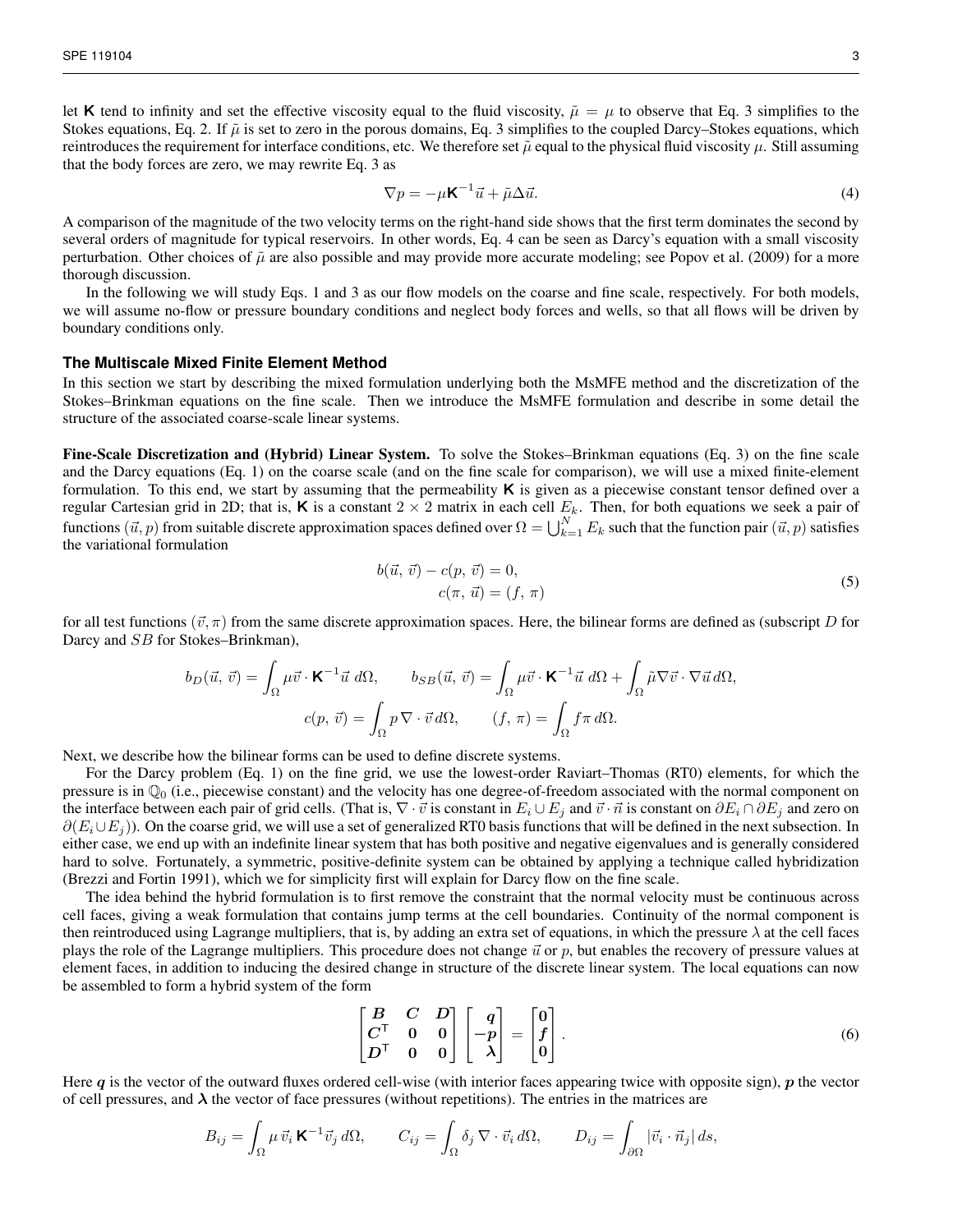where  $\vec{v}_i$ ,  $\vec{v}_j$  are outward pointing velocity basis functions,  $\delta_j$  is equal one inside cell number j and zero elsewhere, and  $n_j$  is the normal of cell face j. The matrices  $B$  and  $C$  are block diagonal. The  $C$  matrix has a simple geometrical structure, with one column per cell and one row per face; each column corresponds to a unique cell and has a unit value in all rows corresponding to a face in this cell and zeros elsewhere. Similarly, each column of D corresponds to a unique face and has one (for boundary faces) or two (for interior faces) unit entries corresponding to the index/indices of the face in the cell-wise ordering.

For readers more familiar with finite-volume (or finite-difference) methods, we remark that the hybrid mixed finite-element method can be recast as assembling a set of local relations of the form

$$
\boldsymbol{q}_E = \boldsymbol{T}_E(p_E - \boldsymbol{\lambda}_E),
$$

where  $q_E$  denotes the vector of outward fluxes on the faces of a cell E,  $p_E$  the pressure at the cell center,  $\lambda_E$  the pressures at the cell faces, and  $T_E$  is the so-called transmissibility matrix, which here is a full matrix.

For the Stokes–Brinkman problem (Eq. 3) we use the Taylor–Hood elements  $\mathbb{Q}_2/\mathbb{Q}_1$  (i.e., bilinear elements in pressure space and biquadratic elements in velocity space), which are a standard set of stable elements for the Stokes equations. The degreesof-freedom for the two-dimensional  $\mathbb{Q}_2/\mathbb{Q}_1$  elements are located at the vertices in the grid for pressure and for velocity they are located at the vertices, at the midpoint of each cell face, and at the cell centers. For completeness, we will take a closer look at the corresponding discrete system. Assuming that the permeability tensor **K** is diagonal, we split the velocity  $\vec{u}$  into its two spatial components  $u_1$  and  $u_2$ . Letting  $\{v_i\}$  and  $\{\pi_i\}$  be the scalar Taylor-Hood basis functions, we can set  $u_k = \sum_{\Omega_i} u_{ik}v_i$  and  $p = \sum_{\Omega_i} p_i \pi_i$ . The mixed system can then be assembled in the form

$$
\begin{bmatrix} B_1 & 0 & C_1 \\ 0 & B_2 & C_2 \\ C_1^\mathsf{T} & C_2^\mathsf{T} & 0 \end{bmatrix} \begin{bmatrix} u_1 \\ u_2 \\ -p \end{bmatrix} = \begin{bmatrix} 0 \\ 0 \\ f \end{bmatrix},\tag{7}
$$

where  $u_1$  and  $u_2$  are vectors of the two velocity components  $u_{i1}$  and  $u_{i2}$ , respectively, and  $p$  is the vector of pressure values  $p_i$ . Once again assuming no-flow boundary conditions, the entries in the matrices are

$$
B_{ij,k} = \int_{\Omega} \mu v_i K_{c,kk}^{-1} v_j d\Omega + \int_{\Omega} \tilde{\mu} \left( \frac{\partial v_i}{\partial x_1} \frac{\partial v_j}{\partial x_1} + \frac{\partial v_i}{\partial x_2} \frac{\partial v_j}{\partial x_2} \right) d\Omega, \qquad C_{ij,k} = \int_{\Omega} \frac{\partial v_i}{\partial x_k} \pi_j d\Omega,
$$

where  $k = 1$ , 2 denotes the spatial dimension and c denotes the respective cell.

The MsMFE Formulation. To define the MsMFE discretization, we start by defining the coarse grid. Each block in this grid is defined as a connected collection of cells from the fine grid; that is, block number i is given as  $\Omega_i = \bigcup_{k=1}^{N_i} E_k$  for some constant  $N_i$ . In the simplest case, the coarse grid is formed as a uniform partition of the fine Cartesian grid so that each block  $\Omega_i$  becomes rectangular. Over this coarse grid, we define a discrete approximation space that generalizes RT0: the pressure is approximated by a constant in each block, and for the velocity we use a set of basis functions that are computed numerically and contain subcell resolution. Each basis function represents a unit flow over the interface between two coarse blocks, and hence there is one basis function associated with each pair of blocks in the coarse grid (Aarnes et al. 2006). Let  $\Omega_{ij}$  be a neighborhood containing two neighboring blocks  $\Omega_i$  and  $\Omega_j$ . The basis function associated with the interface  $\partial\Omega_i \cap \partial\Omega_j$  is constructed by solving the following flow problem over  $\Omega_{ij}$ 

$$
\mu \mathbf{K}^{-1} \vec{\psi}_{ij} + \nabla \varphi_{ij} - \tilde{\mu} \Delta \vec{\psi}_{ij} = 0, \qquad \nabla \cdot \vec{\psi}_{ij} = \begin{cases} w_i(\vec{x}), & \text{if } \vec{x} \in \Omega_i, \\ -w_j(\vec{x}), & \text{if } \vec{x} \in \Omega_j, \\ 0, & \text{otherwise.} \end{cases} \qquad \vec{\psi}_{ij} \cdot \vec{n} = 0 \text{ on } \partial \Omega_{ij} \tag{8}
$$

Here  $w_i(\vec{x})$  is a weight function that is normalized over  $\Omega_i$  and whose purpose is to produce a flow with unit average velocity over the interface  $\partial\Omega_i \cap \partial\Omega_j$ . To get a conservative method, we must choose  $w_i$  proportional to q in blocks containing nonzero source terms. In all other blocks,  $w_i$  may be chosen more freely; the simplest choice is  $w_i(\vec{x}) = 1/|\Omega_i|$ . (We will return to  $w_i$ below.) The no-flow boundary condition is imposed to localize the basis functions.

To motivate this construction of basis functions, let us first consider the case of pure Darcy flow in a 1-D homogeneous domain  $(\tilde{\mu} = 0 \text{ and } \mathbf{K} = \mathbf{I})$ . We define  $w_i \equiv 1$ , and set  $\Omega_i = [-1, 0]$  and  $\Omega_j = [0, 1]$ . Then by solving Eq. 8, we obtain  $\psi_{ij} = 1 - |x|$ , which coincides with the RT0 velocity basis. When  $K$  has subscale variation, solving Eq. 8 gives generalized RT0 basis functions that account for the subscale variations in velocity, given a unit velocity over the corresponding block interface. The construction defined in Eq. 8 is general and can be performed for arbitrary connected collections of cells from the fine grid. If  $\Omega_i$  and  $\Omega_j$  are allowed to be polyhedral rather than rectangular, we compute the generalization of the RT0 basis functions to polyhedral blocks (Aarnes et al. 2006). The underlying fine grid can also be fully unstructured as discussed in more detail by Aarnes et al. (2008), who also suggest a set of simple guidelines for how to automatically define good coarse grids.

When the coarse blocks contain free-flow regions, the only change is that we use Stokes–Brinkman equations rather than the Darcy equations to compute the basis functions. Using normalized weight functions that scale with trace( $K$ ), we produce basis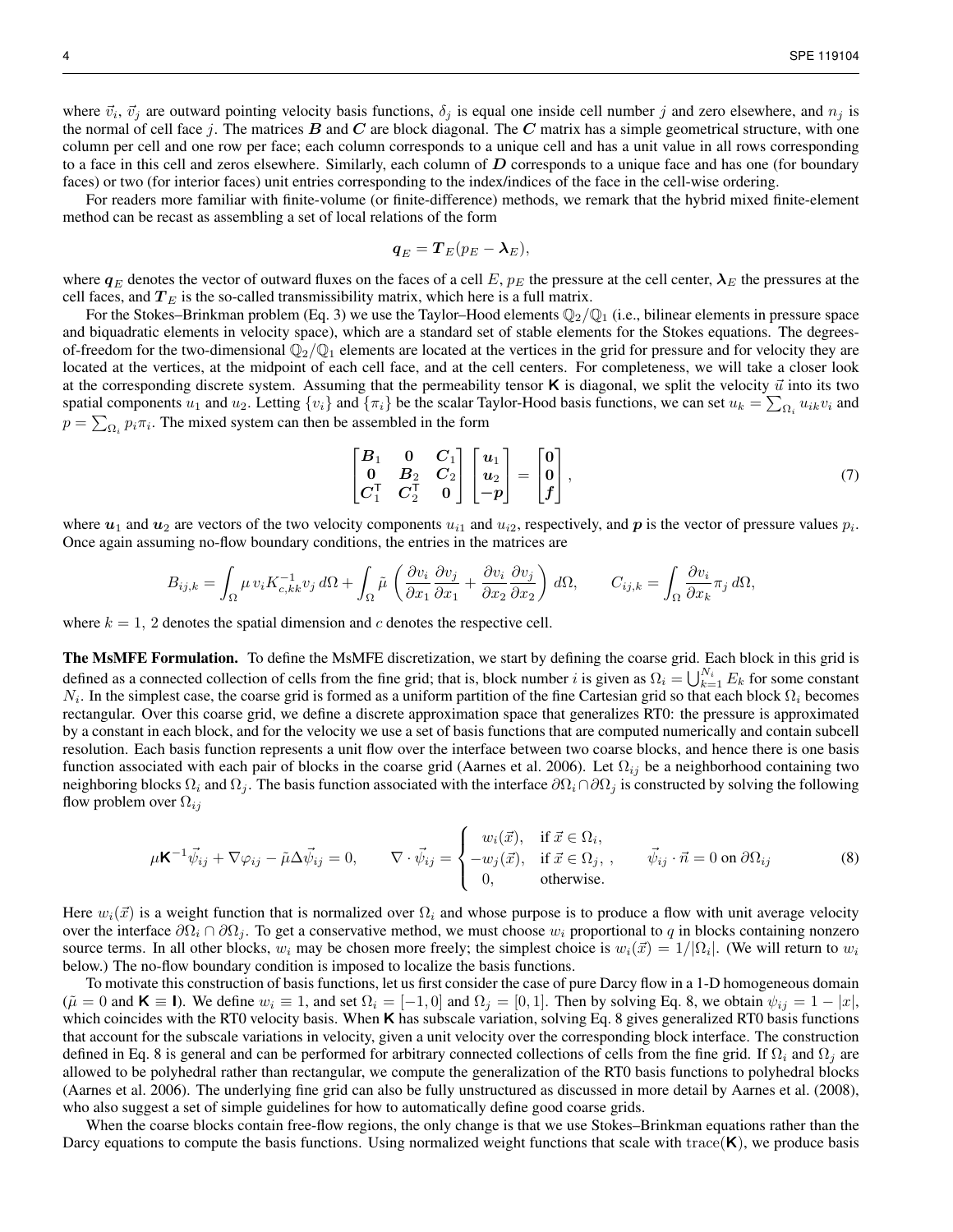

**Fig. 1— The x-component of two basis functions for an interface between two rectangular grid blocks for a homogeneous domain with no sources or or sinks (left) and with two high-permeable vugs (right).**

functions that correspond to a unit flow over the interface  $\partial\Omega_i \cap \partial\Omega_j$  and account for the increased flow induced by the presence of free-flow regions within the coarse blocks. In the porous subdomains, this choice of  $w_i$  also means that we avoid unnaturally large velocities in low-permeable parts of the coarse blocks; see Aarnes et al. (2006) for more details. Notice, however, that setting  $\tilde{\mu} = \mu$  in Eq. 8 and using Taylor–Hood elements to solve the local flow problem means that we introduce errors in the basis functions for the case of pure Darcy flow. In particular, for homogeneous permeability and rectangular support, we are no longer able to reproduce the RT0 basis functions exactly. Fig. 1 displays basis functions for both a homogeneous and a vugular domain at an interface away from sources/sinks. The left figure shows that the basis function is almost identical to the corresponding RT0 velocity basis, also when solving Stokes–Brinkman equations using  $\mathbb{Q}_2/\mathbb{Q}_1$  elements.

Finally, we mention a few improvements that can be used to increase the accuracy of the multiscale approximation. If  $\Omega_{ij}$  is chosen to be larger than  $\Omega_i \cup \Omega_j$ , we say that the basis function is computed using overlap or oversampling, which is introduced to lessen the impact of the no-flow boundary condition that localizes the basis function. Similarly, it has been shown that it is advantageous to let the coarse blocks adapt to low-permeable objects like shales (Aarnes et al. 2006) or to long-range high-flow regions like fracture corridors (Natvig et al. 2009). Finally, if a better approximation is required for the pressure, one may also utilize the pressures  $\varphi_{ij}$  from the local flow problems, Eq. 8, as additional basis functions; see Krogstad et al. (2009) for more details. Herein, however, our focus is on extending the MsMFE method to a multiphysics setting and we will therefore not use any of these more advanced constructions.

Coarse-Scale Hybrid System. Having constructed the multiscale basis functions, we are now in a position to assemble the global coarse-scale hybrid system. How to do this is thoroughly described by Krogstad et al. (2009) and Skaflestad and Krogstad (2008) for Darcy flow. Here, we will go briefly through the structure of the hybrid system and comment on a few issues that arise because of the fine-scale Stokes–Brinkman model and the use of Taylor–Hood elements.

First, in previous formulations of the MsMFE method, the basis functions have been represented as a vector of fluxes defined on the set of cell-wise ordered *faces* in the fine grid representing  $\Omega_{ij}$  (Krogstad et al. 2009). Using Taylor–Hood to compute basis functions, however, means that the basis functions are given as velocities in nodal points and must therefore be represented as a vector of cell-wise ordered *nodal* points in the fine grid. A nodal point will typically belong to more than one coarse block and will introduce one new entry for each block it belongs to. In other words, basis functions are represented using*local*, and not global, nodes, which means that a given nodal point may appear multiple times in the vector of basis functions, each time with a value defined by a unique basis function.

Second, to be able to introduce coarse-grid Lagrange multipliers (interface pressures in the coarse-grid), we need to split the basis functions resulting from solving Eq. 8 in two parts,

$$
\psi_{ij} = \psi_{ij}^H - \psi_{ji}^H, \qquad \psi_{ij}^H(E) = \begin{cases} \psi_{ij}(E), & \text{if } E \in \Omega_{ij} \setminus \Omega_j \\ 0, & \text{otherwise} \end{cases} \qquad \psi_{ji}^H(E) = \begin{cases} -\psi_{ij}(E), & \text{if } E \in \Omega_j \\ 0, & \text{otherwise} \end{cases}
$$

Next, we arrange all the *hybrid* basis functions  $\psi_{ij}^H$  as columns in a matrix  $\Psi$ . To account for the fact that the basis functions are velocities and not fluxes, we must multiply  $\Psi$  with the inverse of the area matrix  $A^{-1}$ . Then the hybrid multiscale system reads,

$$
\begin{bmatrix} \hat{\Psi}^{\mathsf{T}} B^{TH} \hat{\Psi} & \hat{\Psi}^{\mathsf{T}} C \mathcal{I} & \hat{\Psi}^{\mathsf{T}} D \mathcal{J} \\ \mathcal{I}^{\mathsf{T}} C^{\mathsf{T}} \hat{\Psi} & 0 & 0 \\ \mathcal{J}^{\mathsf{T}} D^{\mathsf{T}} \hat{\Psi} & 0 & 0 \end{bmatrix} \begin{bmatrix} q^c \\ -p^c \\ \lambda^c \end{bmatrix} = \begin{bmatrix} 0 \\ f^c \\ 0 \end{bmatrix}.
$$
 (9)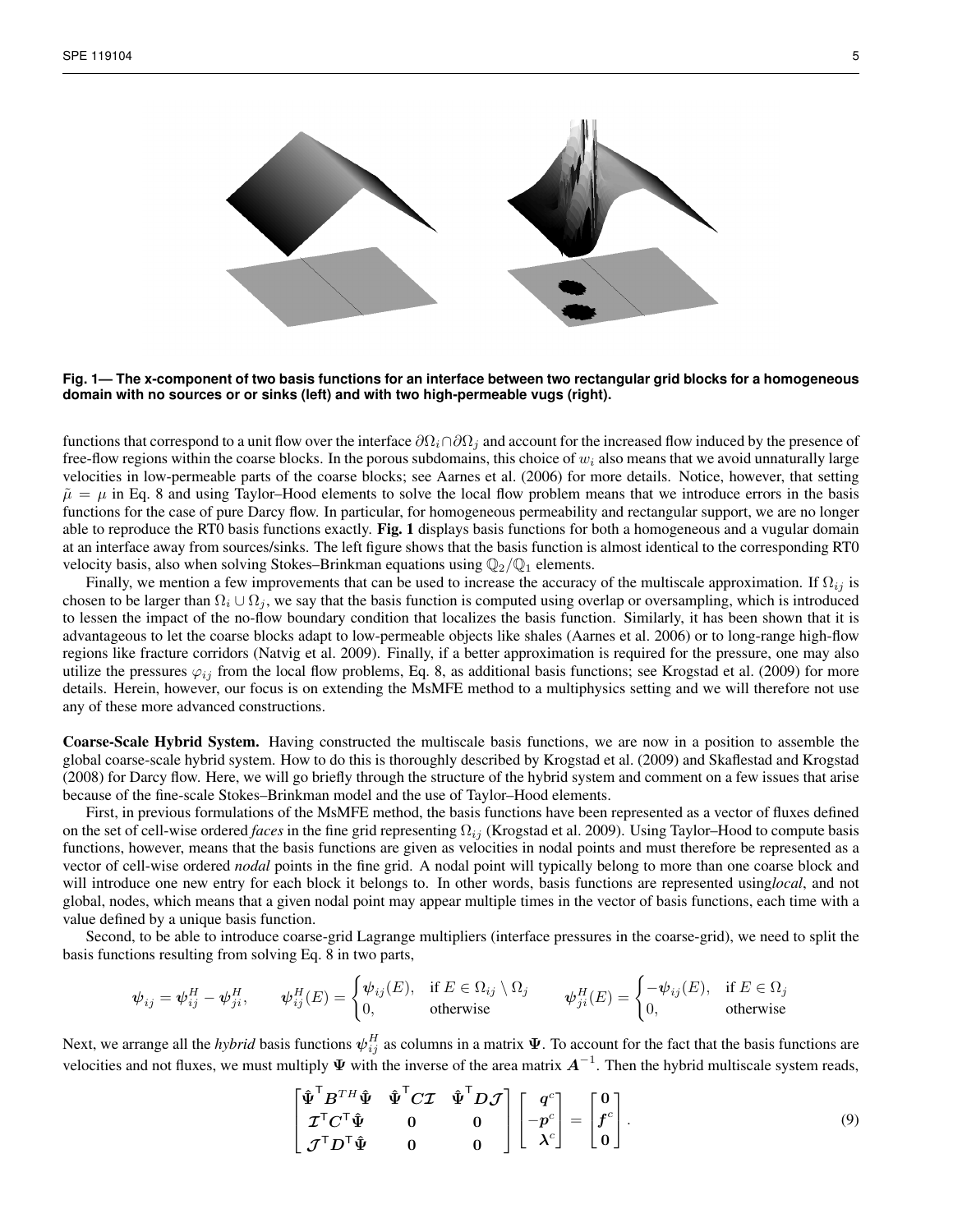

Fig. 2— Discrepancy between the RT0 and  $\mathbb{Q}_2/\mathbb{Q}_1$  solutions measured in a relative L<sup>2</sup> norm for the 85 layers of the SPE **10 model. For each layer, the discrepancy is measured for the original**  $60 \times 220$  grid, as well as for  $2 \times 2$ ,  $4 \times 4$ , and  $8 \times 8$ **refinements thereof.**

Here,  $\hat{\Psi} = \Psi A^{-1}$ , the vectors  $q^c$ ,  $p^c$ , and  $\lambda^c$  contain the coarse-scale degrees-of-freedom,  $\cal I$  is the prolongation from blocks to cells, and  $J$  the prolongation from block faces to cell faces.

The "C sub-matrix" of the coarse system (see Eq. 6) has one column per coarse grid block and one row per coarse face. Each column is associated with a unique coarse block  $\Omega_{ij}$  and has a unit entry in all rows corresponding to a coarse face in  $\Omega_{ij}$  and zeros elsewhere. Similarly, each column of the " $D$  sub-matrix" is associated with a unique face and has a unit entry in the rows corresponding to the indices of the face in the block-wise ordering. In practice, it is more efficient to construct the  $C$  and  $D$ sub-matrices geometrically than using the algebraical representation in Eq. 9.

The matrix  $B^{TH}$  is the fine-scale analogue of Eq. 6 defined with Taylor–Hood elements rather than RT0, and is a block diagonal matrix of  $9 \times 9$  blocks for 2D Cartesian grids. If we use no overlap, the B-part of Eq. 9 is block diagonal with respect to the coarse blocks and can be reduced to a symmetric positive-definite system for  $\lambda^c$ . When overlap is used, one is in general better off using a mixed formulation of the system.

Once the solution of Eq. 9 is computed, the fine-scale velocities can be computed as  $u = \hat{\Psi}q^c$ , where one must remember that each nodal point may have contributions from more than one basis function on the coarse grid. To account for this, we average the velocities from all local nodes that coincide with one global node.

### **Numerical Experiments**

Darcy Flow. Our first test of the multiscale Darcy/Stokes–Brinkman method is on a sandstone reservoir for which the Darcy flow model is applicable. To this end, we will use Model 2 from the 10th SPE Comparative Solution Project (Christie and Blunt 2001). The purpose of this test is threefold:

- calculate the influence of the Stokes part of the Stokes–Brinkman equation for pure Darcy flow;
- compare the Taylor–Hood and Raviart–Thomas elements for pure Darcy flow;
- asses the accuracy of Darcy/Stokes–Brinkman multiscale simulations versus Stokes–Brinkman fine-scale simulations in the porous (matrix) part of a vugular medium.

We start off by determining the influence of the Stokes term in the Stokes–Brinkman equation for a typical Darcy flow. To this end, prescribe a pressure drop of 1 bar in the y-direction and no-flow conditions at the left and right boundaries, and compare simulations with  $\tilde{\mu} = 0$  and  $\tilde{\mu} = \mu$  for all 85 layers. The results show that the relative discrepancies in velocity are of the order  $10^{-12}$  in all nodal points. The Stokes term can therefore safely be neglected for the SPE 10 model.

In the second test, we compare the discrepancy in face fluxes computed with RT0 and  $\mathbb{Q}_2/\mathbb{Q}_1$  elements. For the Raviart– Thomas discretization, the fluxes correspond directly to the degrees-of-freedom and will be denoted by  $q_k^{RT}$  for cell k. For the Taylor–Hood discretization, we have to integrate the velocity approximation over the cell faces to derive fluxes  $q_k^{TH}$ . The discrepancies in flux  $(e_q)$  and pressure  $(e_p)$  are measured using a relative L<sup>2</sup> norm:

$$
(e_q)^2 = \frac{\sum_{k=1}^N ||\mathbf{q}_k^{RT} - \mathbf{q}_k^{TH}||_2^2}{\sum_{k=1}^N ||\mathbf{q}_k^{RT}||_2^2}, \qquad (e_p)^2 = \frac{\sum_{k=1}^N ||p_k^{RT} - p_k^{TH}||_2^2}{\sum_{k=1}^N ||p_k^{RT}||_2^2}.
$$
 (10)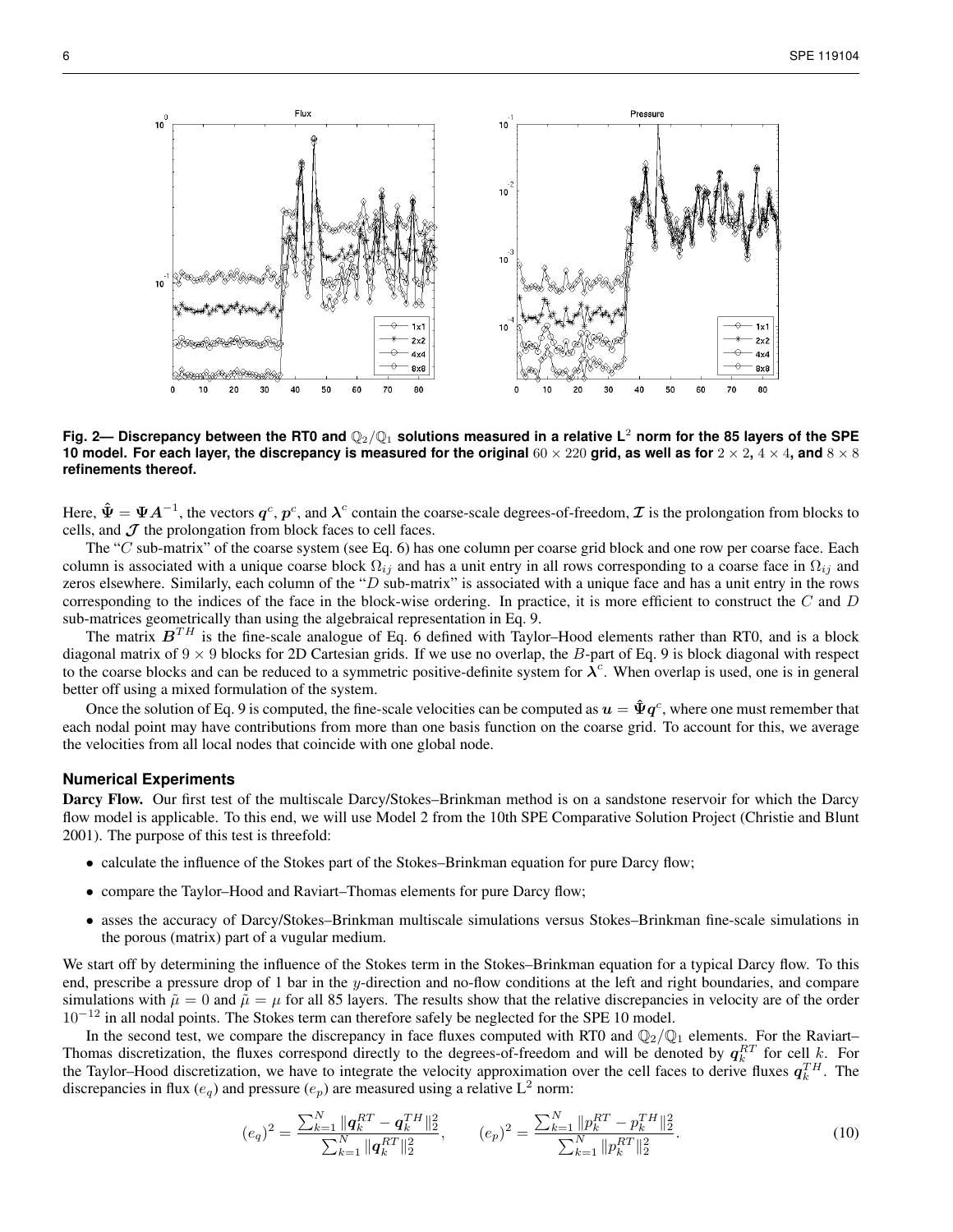

**Fig. 3— Discrepancy in velocities for our multiscale solver on four coarse grids relative to the Stokes–Brinkman fine-scale solution for all 85 layers of the SPE 10 model.**

Fig. 2 shows these discrepancies for all 85 layers of the SPE 10 model, computed for the original  $60 \times 220$  grid, as well as for a  $2 \times 2$ ,  $4 \times 4$ , and a  $8 \times 8$  refinement of the grid. For the smooth layers of the Tarbert formation,  $e_q$  oscillates around 0.11 for the original grid and 0.07, 0.04, and 0.03 for the refinements, while for the fluvial bottom layers the discrepancy increases to a mean of 0.27, 0.21, 0.17, and 0.16, respectively. The discrepancy in pressure is significantly lower, with mean values of 4.5 ·  $10^{-4}$ , 1.6 ·  $10^{-4}$ , 6.0 ·  $10^{-5}$ , and  $2.6 \cdot 10^{-5}$  for the top 35 layers, and 8.9 ·  $10^{-3}$ , 8.3 ·  $10^{-3}$ , 7.7 ·  $10^{-3}$ , and 7.3 ·  $10^{-3}$  for the lower 50 layers. The results indicate the size of the *error* associated with the fine-scale solution, which often mistakenly is considered as the *correct* solution. As expected, the discrepancy between the two schemes decreases with increasing refinement of the grid. However, it is interesting to notice that the pressure does not converge in the same order for the lower fluvial layers as for the smooth top layers of the Tarbert formation.

In the third test, we assess the accuracy of our multiscale Darcy/Stokes–Brinkman method on four different coarse grids. Fig. 3 reports the relative discrepancies in fine-scale velocity obtained from the multiscale method relative to the fine-scale Stokes– Brinkman solutions for all 85 layers of the model. The discrepancies in velocity are slightly higher than the *flux* discrepancies in Fig. 2 for the top 35 layers, and approximately at the same level for the 50 layers of the less smooth Tarbert formation. We now select a single layer (Layer 21) from the SPE10 model, and study how the multiscale method performs for different coarse grids. This time we have refined the reference grid by  $2 \times 2$ . Fig. 4 shows bar plots of the velocity discrepancies for coarse-grid resolutions between  $2 \times 2$  coarse blocks (each block consisting of  $60 \times 220$  cells) and  $120 \times 440$  coarse blocks (each block consisting of 1 cell). It seems that our multiscale methods performs best if the coarse grid blocks have approximately the same number of cells in each direction. Both Fig. 3 and Fig. 4 show that the medium coarse grids generally give better results than the much finer or coarser grids. For this particular problem, the flow patterns are highly influenced by long-range correlations. For coarse grids with few, but large, blocks, the long-range correlations are resolved in the basis functions. For coarse grids with many small blocks, the long-range correlations must be resolved by the global system.

Vuggy and Fractured Reservoirs. The purpose of introducing the Stokes–Brinkman equation in the multiscale method is to capture the influence of free flow in vugs and fractures. To assess how well the fine-scale Stokes–Brinkman flow in vugs and fracture networks is represented within a coarse-scale Darcy flow model using multiscale elements, we consider three simple models. All models have  $200 \times 200$  grid cells with each grid cell modeling  $10 \times 10$  cm. In the multiscale discretization, each domain is divided into  $5 \times 5$  coarse grid blocks. The fluid under consideration is water, with  $\mu = 1cP$ . The flow is driven by a pressure drop of 1 bar in the x-direction, and on the lower and upper boundaries we have imposed no-flow conditions.

The first model has 26 randomly distributed vugs with sizes of  $1.8-10.4$  m<sup>2</sup> (diameters of  $70-220$  cm), see Fig. 5. The homogeneous matrix permeability equals 1 Darcy, while the permeability in the vugs is set to be  $10^7$  times higher. The second model contains fourteen long-range fractures that are straight lines in the vertical and horizontal directions, with apertures of 10 cm and lengths of 300–900 cm (see Fig. 6). The third model combines the first two models, getting a vugular medium in which some of the vugs are connected by long-range fractures (see Fig. 7).

Fig. 5 shows the velocities obtained by solving the Stokes–Brinkman directly on the fine-scale model compared with the fine-scale velocities computed by our Darcy/Stokes–Brinkman multiscale method. Streamlines are drawn on top of the velocity plots to better visualize the flow. The model can be characterized as having short correlation lengths in the sense that the each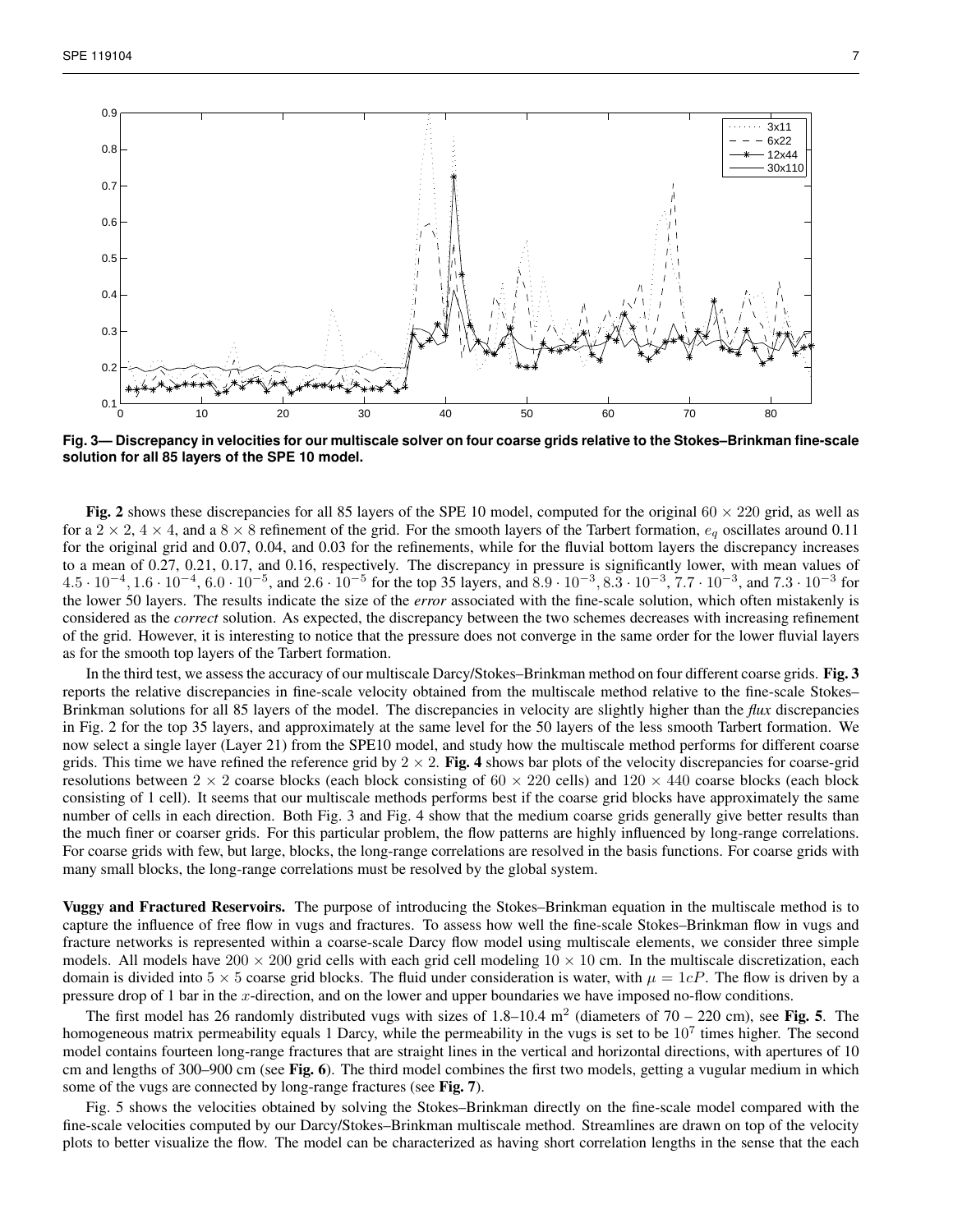

**Fig. 4— Multiscale simulations of Layer 21 of the SPE 10 model. The figure compares fine-scale velocities computed directly on a** 2 × 2 **refinement of the original** 60 × 220 **grid with multiscale simulations for various different coarse grids. The numbers on the** x**- and** y**-axes correspond to the numbers of coarse blocks in the respective directions.**

free-flow vug is confined to a single coarse block. Numerous simulations of similar type have shown that the multiscale method is able to reproduce flow of this type with good accuracy. For the model in Fig. 5, the velocity discrepancy is only 0.07 in the relative  $L^2$  norm.

The second model has somewhat longer correlation lengths in the form of vertical and horizontal fractures that typically penetrate a few consecutive blocks. (The longest fracture penetrates blocks  $(1,2)$  to  $(4,2)$ , where block  $(1,1)$  is in the lower left corner.) The multiscale method is still able to deliver reasonable accuracy, with velocity discrepancies 0.07 in the relative  $L^2$ norm, although the streamline plots reveal some qualitative differences. In the third model, some of the vugs are connected by fractures and this gives longer correlations in the form of free-flow regions that extend in both coordinate directions; an example is the continuous free-flow region that extends from block (3,3) to block (5,1). Although the velocity discrepancy only has increased to 0.09 for this model, the qualitative differences are now much easier to spot.

In an effort to explain the larger qualitative discrepancies observed when free-flow regions extend beyond a single block, we focus on coarse block number (5,3), which is the rightmost block in the middle row of Fig. 7 and has the largest discrepancy between the fine-scale and the multiscale solutions. The upper part of Fig. 8 shows the  $x$ - and  $y$ -components of the basis function defined by blocks (4,3) and (5,3) and the lower part of Fig. 8 shows similar plots for the basis function defined by block (5,3) only (with pressure boundary conditions on the right boundary). Since the weight function  $w_i$  scales with trace( $\mathsf{K}$ ), the cells in the fracture and the vug will be assigned a weight that is  $10<sup>7</sup>$  time higher than in the surrounding cells, meaning that the sources and sinks in the non-fractured cells in the two-block system are effectively set to zero. In the one-block system, the vug and fracture will also be assigned a weight that is  $10^7$  time higher than in the surrounding cells, but in addition we have an open boundary at the right hand side. As a result, the flow in block (4,3) is driven through the fracture, and when it enters block (5,3), it continues into the vug and then spreads out towards the open boundary at the right edge. Some of the flow continues down the vertical fracture and is driven towards the right edge from there. In effect, this means that the background flow in the matrix is not represented by this basis function in large parts of the local domain, which leads to the white no-flow region seen in block (5,3) of the multiscale solution in Fig. 7. A similar behavior has been seen in a wide variety of models run by the authors.

For fractures extending beyond a single block in the *diagonal* direction, numerous experiments demonstrate the opposite effect, namely that the multiscale method introduces large flow in the porous region surrounding the fracture. This can be explained as follows: suppose a fracture connects blocks  $(i, j)$  and  $(i + 1, j + 1)$ . Since the MsMFE method only represents coarse-scale flow between coarse blocks sharing a common face, the flow from block  $(i, j)$  to block  $(i + 1, j + 1)$  must make a detour in blocks  $(i + 1, j)$  and/or  $(i, j + 1)$ . The same effect has been observed previously for pure Darcy flow and is discussed in more detail by Kippe et al. (2008).

To overcome the problem of fractures (and other high-flow regions) extending beyond a single block, one can introduce extra coarse blocks that represent the long-range fractures. In Fig. 8 this amounts to splitting block (4,3) into three blocks that all are coupled with block (5,3) and together take care of the flow in the fracture and in the porous region above and below the horizontal fracture. The efficiency of this approach has been demonstrated by Natvig et al. (2009), but has so far not been implemented in our simple Darcy/Stokes–Brinkman multiscale solver.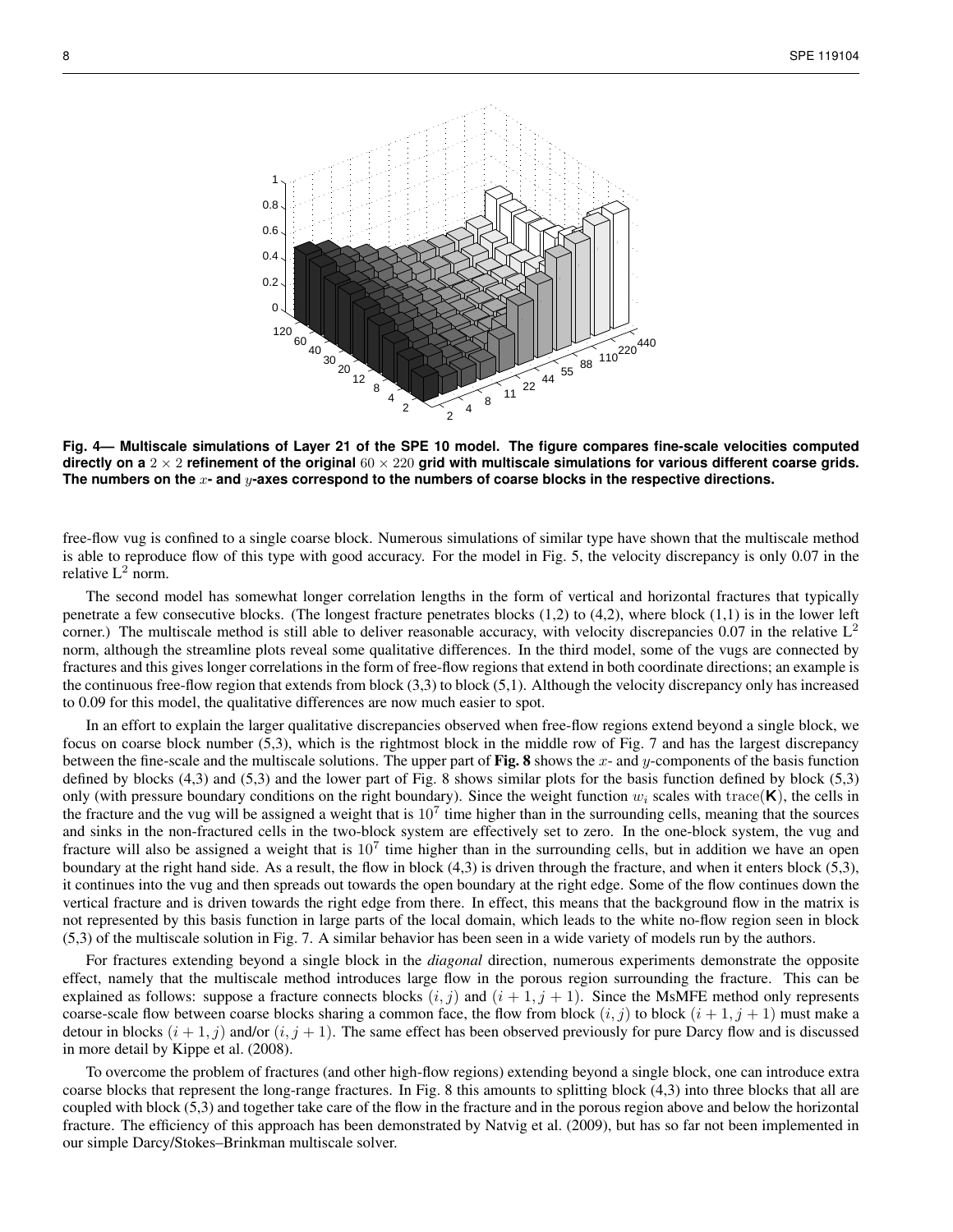

Fig. 5— Simulations of a vuggy reservoir with a homogeneous matrix on a 200 × 200 grid. The left and middle plots show **the logarithm of the velocity for the fine-scale (FS) and the multiscale (MS) solutions, respectively, overlaid by streamlines. The right plot shows the permeability with high-permeable vugs in black, overlaid by the coarse-grid partitioning.**



Fig. 6— Simulations of a reservoir with a homogeneous matrix and high permeable fractures on a  $200 \times 200$  grid. The left **and middle plots show the logarithm of the velocity for the fine-scale (FS) and the multiscale (MS) solutions, respectively, overlaid by streamlines. The right plot shows the permeability with high-permeable fractures in black, overlaid by the coarse-grid partitioning.**



Fig. 7— Simulations of a vuggy reservoir with a homogeneous matrix and high-permeable fractures on a 200 × 200 grid. **The left and middle plots show the logarithm of the velocity for the fine-scale (FS) and the multiscale (MS) solutions, respectively, overlaid by streamlines. The right plot shows the permeability with high-permeable vugs and fractures in black, overlaid by the coarse-grid partitioning.**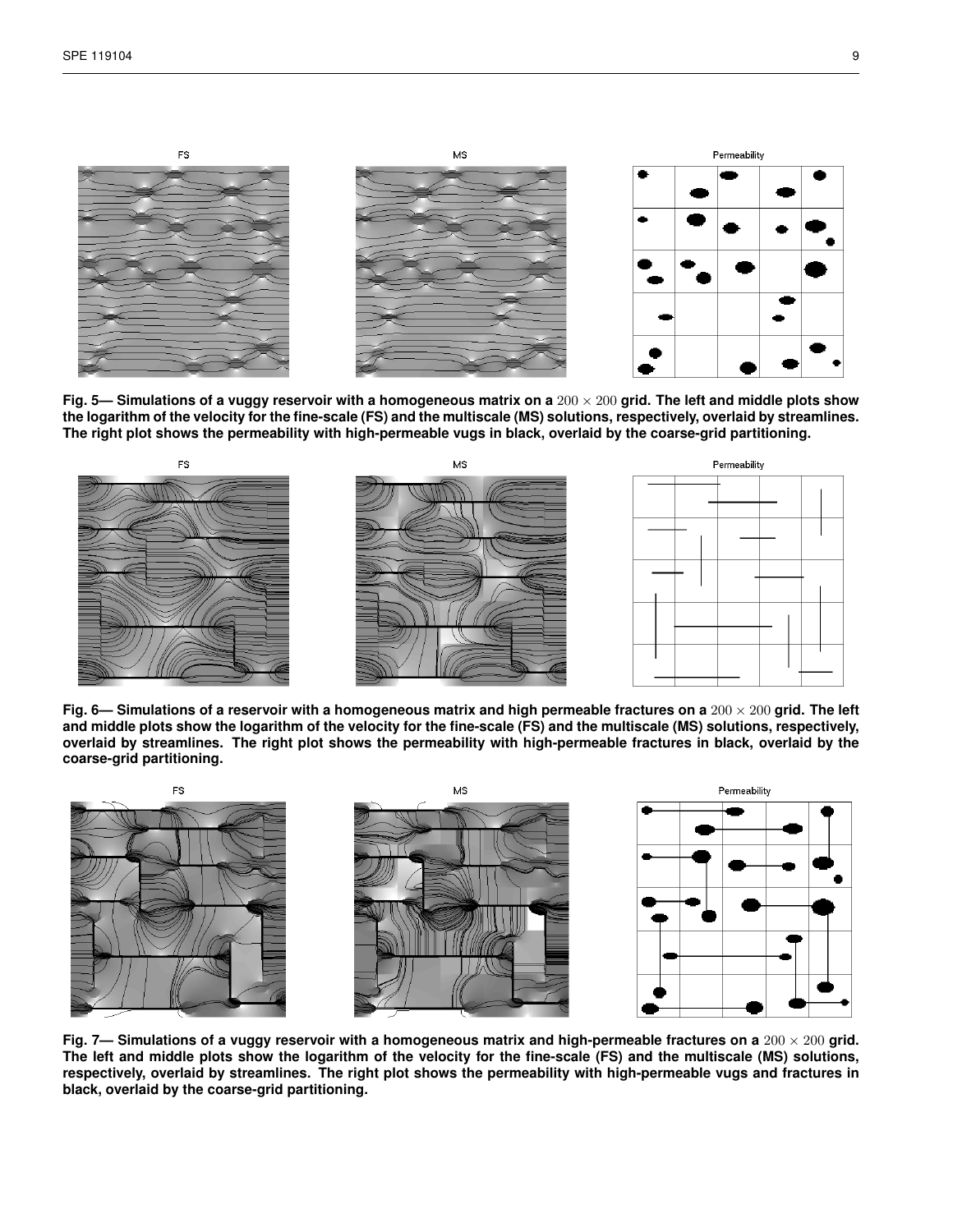**Fig. 8— Basis functions associated with the interface between coarse blocks (4,3) and (5,3) at the top, and basis functions associated with the right boundary face of (5,3) at the bottom. The figures to the left show the basis functions in the xdirection (white is flow in the positive direction, black is flow in the negative direction), the figures in the middle show the basis functions in the y-direction, and to the right we see the permeability overlaid by streamlines.**

### **Concluding Remarks**

In this paper we have developed a multiphysics version of the mixed finite-element method in which the Stokes–Brinkman equations are used to compute basis functions to be used in a Darcy flow model on a coarse scale. The new methodology was applied to two examples. First, we considered a *strongly* heterogeneous sandstone reservoir (Model 2 from the SPE 10 benchmark), for which we demonstrated that the effect of the second-order term in the Stokes–Brinkman models is negligible and that the discrepancies introduced when using the multiscale method are of the same order-of-magnitude as the discrepancy observed between the Raviart–Thomas and Taylor–Hood discretizations of the fine-scale Darcy equations. In the second example, we considered three simplified 2-D models of fractured and vugular media that are typical for a large number of experiments run by the authors.

In both examples, we observed that the multiscale method delivers qualitatively correct solutions with good accuracy when correlation lengths are small or approximately the size of the coarse blocks (e.g., when free-flow regions are confined to a single coarse block). For cases with long-range correlations (e.g., in the form of free-flow regions that extend beyond a single coarse block), the multiscale method is able to reproduce major parts of the flow patterns, but also introduces large local errors. This is particularly evident for some of the fluvial layers from the SPE 10 benchmark, for which the intertwined high-permeable channels provide a complex combination of short- and long-range correlations that are hard to capture with high pointwise accuracy. Hence, we observe higher  $L^2$  errors than for the test cases with vugs and fractures. On the other hand, these (local) errors are not necessarily important when measuring integrated quantities like production curves from wells, etc.

To also get correct small-scale details for cases with complex combinations of short- and long-range correlations, one may either use *global* boundary conditions for the local flow problems; use oversampling when constructing the basis functions; introduce an adaptive coarsening in which free-flow or high-permeable regions are represented as extra coarse blocks as discussed by Aarnes et al. (2006) for long-correlation shale objects and by Natvig et al. (2009) for fracture corridors; or use an *adaptive* multiscale method (Nordbotten 2009). This is a topic of ongoing research.

Although the Stokes–Brinkman model is a promising approach for simulating vugular and naturally-fractured reservoirs, its discretization using the Taylor–Hood elements is relatively costly because of the high number of degrees of freedom. Hence, flow problems may fast become computationally intractable with increasing model sizes, in particular in 3-D. The multiscale method developed herein has a natural parallelism in the computation of basis function and also has a potential for reduced memory requirements, and may therefore be an efficient approach for attacking high-resolution 3-D models.

## **Acknowledgments**

The authors gratefully acknowledge financial support from Shell Norge AS and the Research Council of Norway under grant number 175962/S30. We also thank Peter Popov and Dr. Yalchin Efendiev for helpful discussions.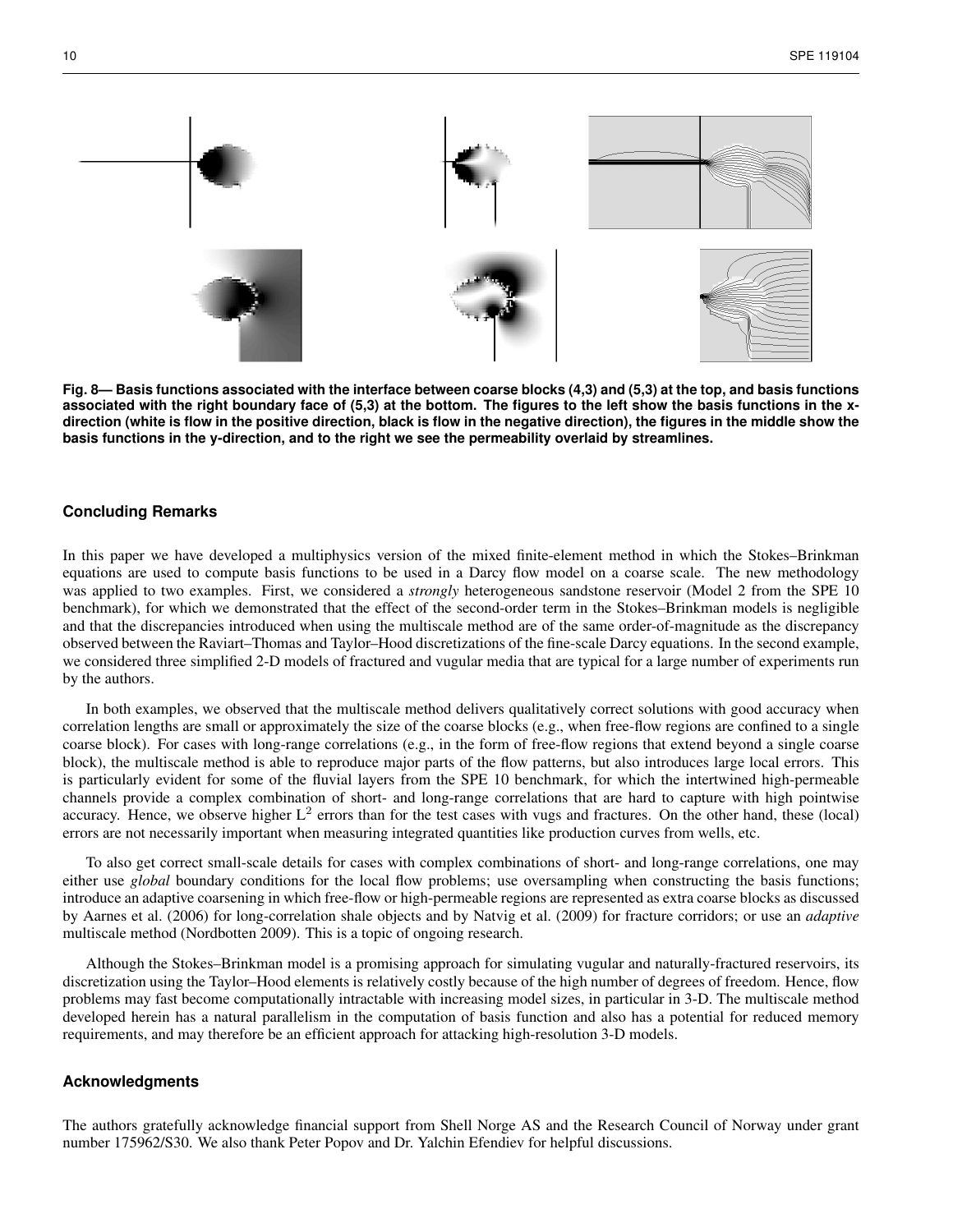# **Nomenclature**

| Physical quantities:                   |                   |                                                         | Vectors and matrices: |                   |                                                  |
|----------------------------------------|-------------------|---------------------------------------------------------|-----------------------|-------------------|--------------------------------------------------|
| K                                      | $=$               | absolute permeability                                   | $\boldsymbol{p}$      |                   | vector of cell/block pressures                   |
| $\boldsymbol{p}$                       | $=$               | pressure                                                | $\lambda$             | $=$               | vector of face pressures                         |
| $\boldsymbol{q}$                       | $=$               | flux                                                    | $\boldsymbol{u}$      |                   | vector of outward velocities on cell/block faces |
| $\vec{u}$                              | $=$               | velocity                                                | $\pmb{q}$             |                   | vector of outward fluxes on cell/block faces     |
| $\vec{x}$                              | $\qquad \qquad =$ | spatial coordinate                                      | $\boldsymbol{B}$      | $=$               | inner product of velocity basis functions        |
| $\boldsymbol{f}$                       | $=$               | volumetric rate                                         | $\boldsymbol{C}$      | $=$               | integral of divergence of velocity b.f.          |
| $\mu$                                  | $=$               | viscosity                                               | D                     | $=$               | mapping from local to global faces numbering     |
| $\tilde{\mu}$                          | $=$               | effective viscosity                                     | $\bm{T}_{E}$          | $=$               | transmissibility matrix for cell $E$             |
|                                        |                   |                                                         | Ψ                     | $=$               | matrix of all basis functions                    |
| Domain and grid:                       |                   |                                                         | $\boldsymbol{A}$      |                   | matrix of all face areas                         |
| $\Omega$                               | $=$               | entire physical domain                                  |                       |                   |                                                  |
| $\partial D$                           | $\quad =$         | boundary of domain $D$                                  | Numbers:              |                   |                                                  |
| $\boldsymbol{E}$                       | $\qquad \qquad =$ | cell in the fine grid                                   | $\boldsymbol{N}$      | $=$               | number of cells in fine grid                     |
| $\Omega_i$                             | $=$               | coarse block number i                                   | $N_i$                 |                   | number of cells in coarse block $\Omega_i$       |
| $\Omega_{ij}$                          | $=$               | support for basis function $\psi_{ij}$                  |                       |                   |                                                  |
|                                        |                   |                                                         | Subscripts:           |                   |                                                  |
| Basis functions, etc:                  |                   |                                                         | $i, j, k =$           |                   | block/cell numbers                               |
| $\vec{v}$                              |                   | test function for velocity on fine scale                |                       |                   | $D, S =$ Darcy and Stokes                        |
| $\pi$                                  | $=$               | test function for pressure on fine scale                | SB                    | $=$               | Stokes-Brinkman                                  |
|                                        | $=$               | basis function on interface of block $i$ and $j$        |                       |                   |                                                  |
| $\vec{\psi}_{ij} \\ \vec{\psi}_{ij}^H$ | $\qquad \qquad =$ | hybrid split of basis function                          | Superscripts:         |                   |                                                  |
| $\phi_{ij}$                            | $\qquad \qquad =$ | pressure associated with $\psi_{ij}$                    | $\mathcal{C}$         | $\qquad \qquad =$ | coarse/fine grid                                 |
| $w_i$                                  | $=$               | weight function associated with coarse block $\Omega_i$ | RT                    | $=$               | Raviart-Thomas                                   |
|                                        |                   |                                                         | TН                    | $=$               | Taylor-Hood                                      |

### **References**

- Aarnes, J. E. 2004. On the use of a mixed multiscale finite element method for greater flexibility and increased speed or improved accuracy in reservoir simulation. *Multiscale Model. Simul.*, 2(3):421–439 (electronic).
- Aarnes, J. E., Krogstad, S., and Lie, K.-A. 2006. A hierarchical multiscale method for two-phase flow based upon mixed finite elements and nonuniform coarse grids. *Multiscale Model. Simul.*, 5(2):337–363 (electronic).
- Aarnes, J. E., Krogstad, S., and Lie, K.-A. 2008. Multiscale mixed/mimetic methods on corner-point grids. *Comput. Geosci.*, 12(3):297–315. Doi:10.1007/s10596-007-9072-8.
- Arbogast, T. and Brunson, D. S. 2007. A computational method for approximating a Darcy–Stokes system governing a vuggy porous medium. *Comput. Geosci.*, 11(3):207–218.
- Arbogast, T. and Bryant, S. L. 2002. A two-scale numerical subgrid technique for waterflood simulations. *SPE J.*, 7(4):446–457.
- Arbogast, T. and Gomez, M. S. M. 2009. A discretization and multigrid solver for a Darcy–Stokes system of three dimensional vuggy porous media. *Comput. Geosci.* Doi: 10.1007/s10596-008-9121-y.
- Arbogast, T. and Lehr, H. L. 2006. Homogenization of a Darcy–Stokes system modeling vuggy porous media. *Comput. Geosci.*, 10(3):291–302.
- Brezzi, F. and Fortin, M. 1991. *Mixed and hybrid finite element methods*, volume 15 of *Springer Series in Computational Mathematics*. Springer-Verlag, New York.
- Chen, Z. and Hou, T. 2003. A mixed multiscale finite element method for elliptic problems with oscillating coefficients. *Math. Comp.*, 72:541–576.
- Christie, M. A. and Blunt, M. J. 2001. Tenth SPE comparative solution project: A comparison of upscaling techniques. *SPE Reservoir Eval. Eng.*, 4:308–317. url: http://www.spe.org/csp/.
- Hajibeygi, H., Bonfigli, G., Hesse, M. A., and Jenny, P. 2008. Iterative multiscale finite-volume method. *J. Comput. Phys*, 227(19):8604–8621.
- Hou, T. and Wu, X.-H. 1997. A multiscale finite element method for elliptic problems in composite materials and porous media. *J. Comput. Phys.*, 134:169–189.
- Jenny, P., Lee, S. H., and Tchelepi, H. A. 2003. Multi-scale finite-volume method for elliptic problems in subsurface flow simulation. *J. Comput. Phys.*, 187:47–67.